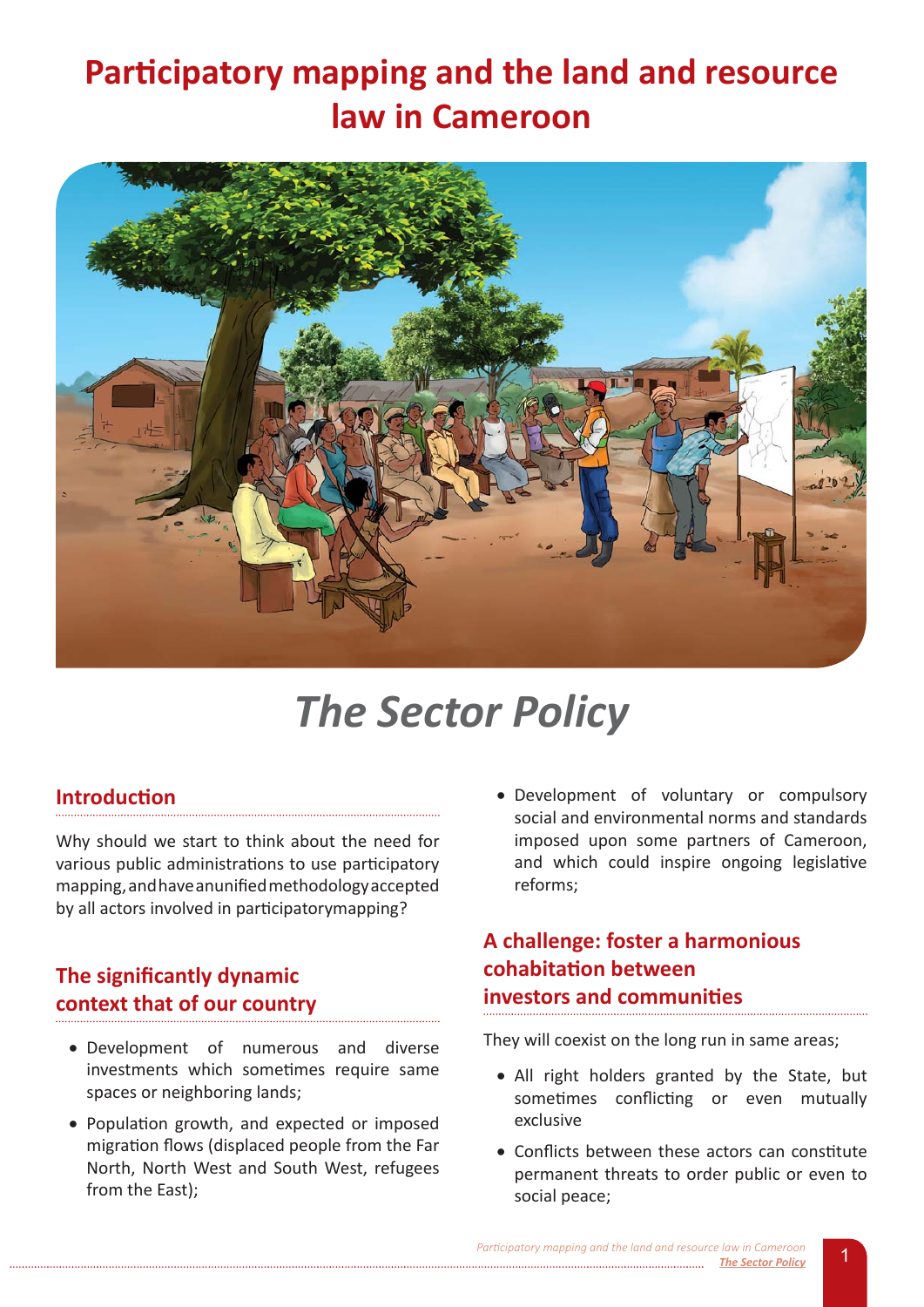- Legislation is concerned with the protection of communities' rights and interests but does not propose effective tools;
- . The ownership issue is not actually the core one, though it is important: mapping a traditional land does not mean acknowledging a community ownership over it if land tenure does not allow it.

Participatory mapping was realized in Cameroon by various actors: NGOs, conservation projects, private companies and even the government. These activities were usually conducted with quite different methodologies, using procedures that meet standards of unequal quality.

Maps issued from these processes were mainly used to solve issues related to community rights and uses of spaces and resources within a specific location, and they have sometimes been used as one-off decision-support tools.

The legal status of these cards remained uncertain, as legislation recognizes them only as an indication by communities of areas they use.

The project of development of a unified methodology for participatory mapping aims at solving one of the main issues as for the use of participatory mapping in Cameroon: the one of disparity in methodologies and results from participatory mapping processes, which significantly alter the tool's credibility in the country.

But the question of knowing in what situations participatory maps could or must be used remains. The analysis of Cameroon's national legislation reveals multiple situations in which the use of participatory mapping seems to be the only way possible to apply the law. And although it is rarely mentioned in the existing applicable laws, situations described are clear enough to be considered as an implicit indication of the need to resort to participatory mapping to enforce certain law provisions.

The purpose of this note is to quickly remind cases in which applicable laws and regulations seem to be indicating the use of participatory mapping.



## **Village Management**

In Cameroon, there is no law on villages, and the law that mentions villages is the decree of 1977 setting the organization of traditional chieftaincies. Article 2 reminds that «traditional chieftaincy is organized on a territory basis», which implies that each village has a traditional land with limits.

Indeed, a traditional chief has authority on a given territory. From that perspective, it is interesting to note that municipalities do not have clear limits other than those of villages they are made of, and which are at the limit of municipalities. Therefore, determining limits of villages will help determining boundaries of municipalities, which would represent a definite progress as concerns decentralization.

Who could appropriately determine limits of the village territory, if not communities themselves, and how can we achieve it without the participation of all the village inhabitants?

## The forestry sector

The 1994 Act and its implementing legislation put in place an innovative forest management system, providing some new tools of which the implementation could likely guarantee sustainable forest management, and community participation desired by the legislator: development plans of Forest Management Units (FMU) and protected areas, regulations on forest operations, Forest Annual Fee and in particular the part of this fee meant forneigh bouring communities of these operations.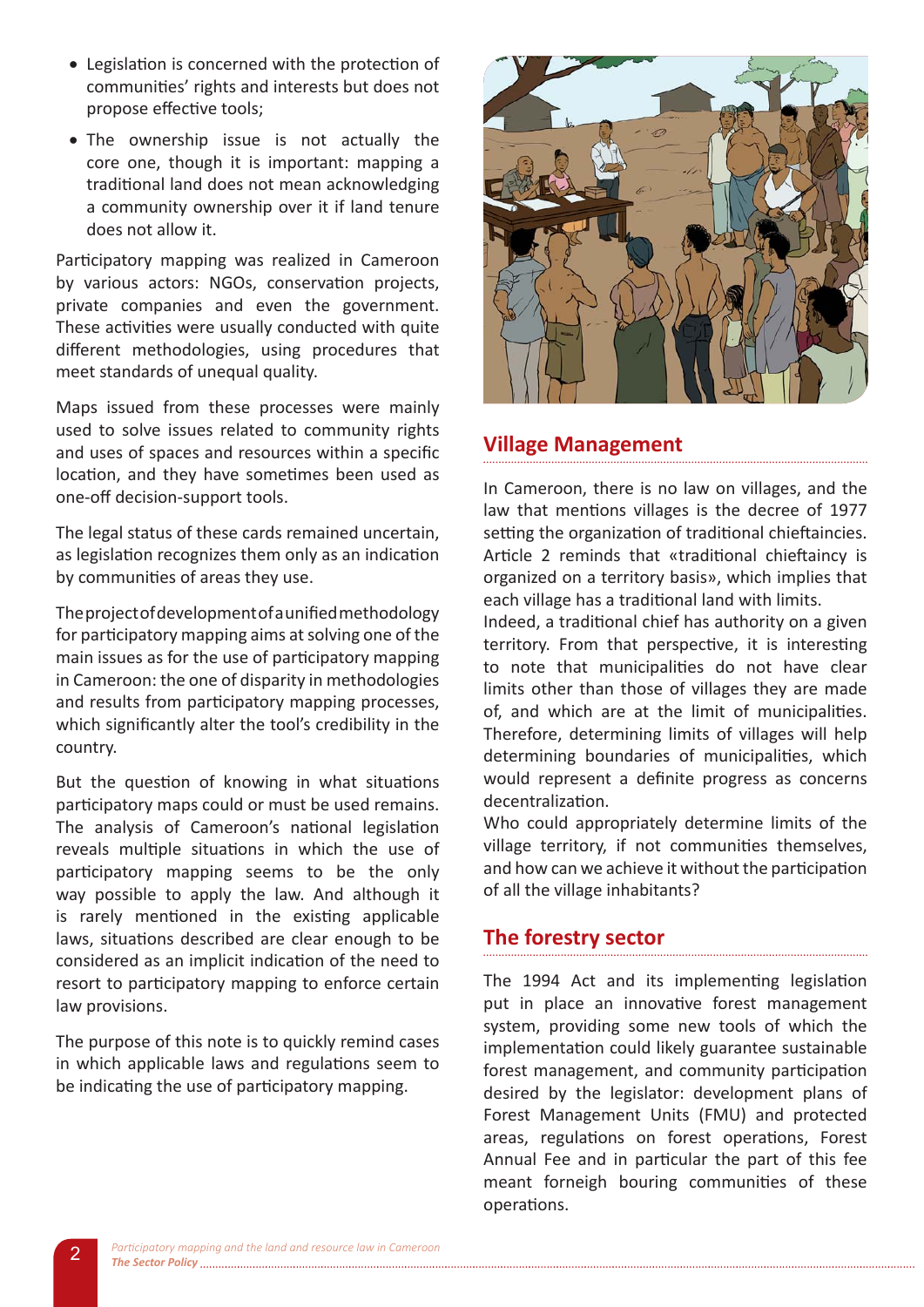#### • Norms on Forest operations

They apply to any actor conducting activities in a forest and they aim at impact on the fragile forest ecosystem. The document adopted by a decree from the Minister of Forests contains provisions pertaining to relationships with populations.

Companies have three fundamental obligations:

- · Inform administrative and traditional authorities of all information planned in a given area;
- With the help of local people, locate, map and mark resources to be protected during logging;

It is important to say that in this case, operation norms expressly provide the use of participatory mapping. It is the only case where an applicable law in Cameroon expressly prescribes participatory mapping.

How to identify all these spaces and resources? Only through participatory mapping.

#### The ranking of forests

Provided by the 1994 Law on forests, wildlife and fisheries, and its decree implementing the forest

Decision No. 0108 / D / MINRF / CAD of 9 February 1998 implementing norms on forest operations in the Republic of Cameroon

#### **Chapiter II**

#### **Relationships with local people**

- 4. Before undertaking forest management activities, the holder of a logging title must inform the local administrative and territorial authorities.
- 5. With the help of local people and their representatives, the holder of a logging title must locate, map and mark resources of the environment to be protected during forest operations, including:
	- $•$  Farms
	- Fruit trees:
	- Sacred trees;
	- Trees used by populations for seed collection;
	- Areas of particular value to inhabitants
- 6. Planningthe road network to be developed and logging must take into account resources of the environment to be protected and when possible needs of local population.
- 7. Local officials of the administration must, upon his request, assist a holder of a logging title in fairly settling disputes with local populations.
- $\bullet$  Taking into account the needs of communities in planning the road network and logging.

The text declares that the company can be helped, upon request by the forest administration to reach agreements with communities. Compliance with these obligations presupposes that the company communicates with communities and involves them in the process of identifying these sites useful to the populations, and that they alone are capable of clearly identify.

regime in 1995, it is organized by Decision No. 1354 / D / MINEF / CAB of 26 November 1999 laying down procedures for the classification of forests in the permanent forest estate of Cameroon.

The law recalls in article 26: «The act of classification of a state forest takes into account the social environment of indigenous peoples who keep their normal rights of use «. This text provides three elements relevant to identifying and taking into account the rights of communities: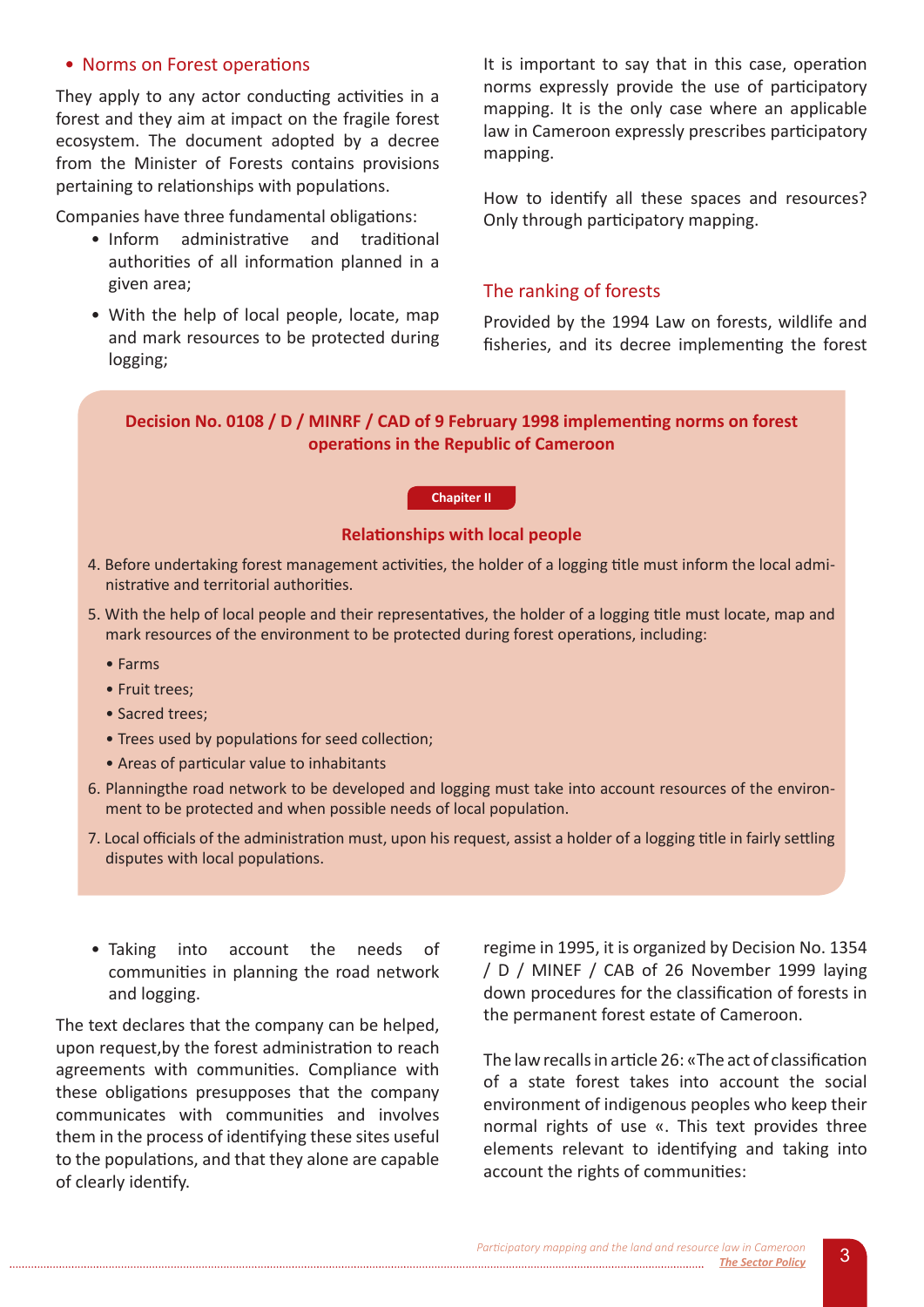- 1. In preparing the preliminary technical information note, the Forest Directorate has to specify. among other things, «a summary description of the area (topography, hydrography, vegetation, populations, human and industrial activities in the area, accessibility and upcoming work project and programme», as well as» the description of normal user charges «.
- 2. In raising awareness of administrative authorities and local elites, «the principle of participation of populations in the forest management process (populations should be consulted) « should be explained.
- 3. Finally, as part of the fact-finding mission, "populations have a time limit specified in the public notice to express reservations or oppositions to the classification project. These reservations may concern infrastructures (fields, quarries, houses) located in the forest". Such infrastructures, "which may give rise to compensation, must be located preferably using a GPS. All localized infrastructures will be indicated on the massif map at 1: 200 000".

Three lessons can be learned from these provisions:

- The administration's concern is to thoroughly identify uses and investments the site to be classified, in order to account them in the ranking decision, either by excluding them from the zone to be classified or by keeping them and preparing adequate compensation;
- The map is indicated as an appropriate for necessary information for decision making;
- GPS is suggested as the location tool investments and other activities on the considered site.

Although participatory mapping is not mentioned, it seems obvious that the identification of uses and investments mentioned can only be made by asking communities to identify their activities on the site and locate them on a map using GPS points.

## • Forest management

The 1994 law provides that forests of the estate permanent will be the subject of a forest management. Whether it I FMUs or protected areas, it is about ensuring that communities' rights and customs are socially taken into account.

The development plan is presented as «a document of which the main purpose is to organize logging on permanent massifs by scheduling in space and time cuts and forestry works, aiming at a sustained harvest». Its sections include "land use and user rights".

Land use "is the identification and mapping of the use of lands the classified concession", and user rights are listed based on the decree of classification (which identifies community uses and activities), socio-economic studies, and consultations with neighbouring populations. How to do it without using participatory mapping?

Some of the challenges faced by forestry companies could have been handled better, or even avoided ifplanning operations had been conducted on the basis of results from a comprehensive participatory mapping. Farms located inside felling areas, sacred sites and other sites of interest for communities would have been identifiedand protected better.

Forest management also concerns protected areas in which communities usually have activities, and claim customary property rights over spaces. Identifying these claims and taking them in account (not necessarily keeping them within the protected area) are essential prerequisites for effective decision-making because of the relevance of that information for the development purpose.

HERE: Map of community uses in protected areas

#### • Annual forest fee

The 1994 Act provides that part of the annual forest fee paid by loggers will be allocated to the development of riverside communities. Logging permits are usually located on the traditional land of many communities, making them all beneficiaries from the FMU. How to precisely determine what proportion of the FMU will be assigned to each community.

Only a participative cartography of traditional land revealing their limits, even approximate, can help defining an objective calculation basis. Current changes to rules governing FMU distribution do not alter the need for an identification of areas of traditional lands covered by forest permits.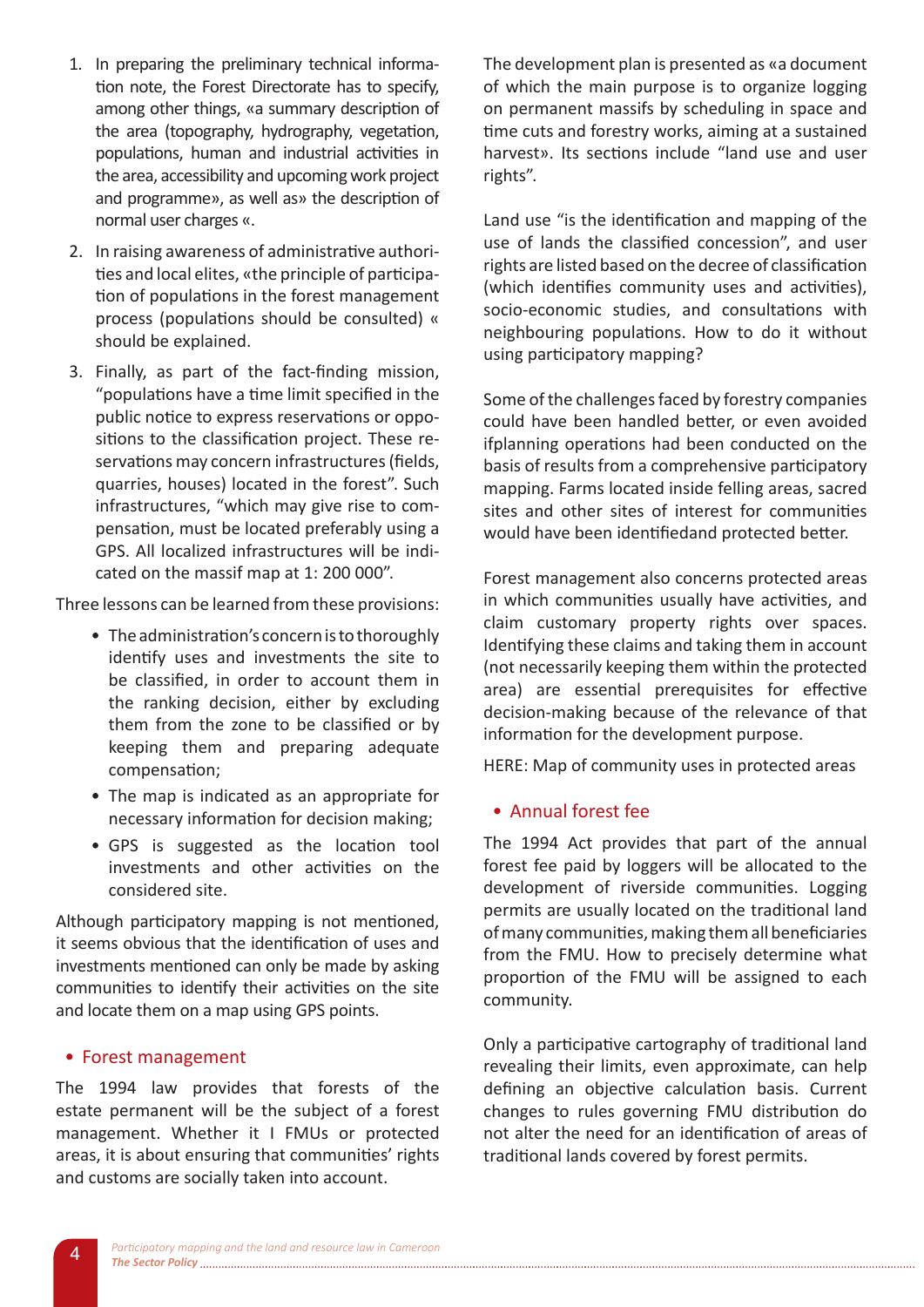#### • Community forestry

The 1994 Act provided the possibility for communities to create community forests of maximum area of 5000 hectares, in the nonpermanent forest estate. The procedure provides, among other things:

- Identify the space to house the community forest
- Determine the limits of the community forest

How to identify spaces that will house community forest, ensuring that spaces used privately are excluded? How to determine limits of the community forest, including with neighbouring villages? Once more, only participatory mapping could help achieve this exercise in the best possible manner.



## The land sector

In the domain of land too, applicable laws contain provisions of which the optimum implementation can only be achieved by using participatory mapping.

The national domain consists of lands on which no legal subject has a land title. It represents most of the national territory lands, and is estimated at more than 80% of Cameroon's surface area. The State is in charge of the administration and management of national estate. We distinguish between first category national estate, which houses humans and their activities, and the one of second category, made of so-called non-exploited lands. It's a survival of the notion of «Vacant lands without master», widely used during the colonial era.

The administration is responsible for allocating rights over large land areas, through registrations (to the State, municipalities or individuals) or concessions.

#### • The Advisory Commission

#### Decree No. 76-166 of 27 April 1976 settling management methods of the national domain.

Art. 14. The Advisory Commission: - Proposes to Prefectural authority the distribution of rural space in agricultural and pastoral areas according to the needs of populations: - issues an opinion on the demands for concession allocations; 4 -Examines and settles where necessary, disputes it receives as part of the procedure to obtain a land title for occupied or exploited dependencies of the national domain; - Selects lands necessary for village communities; - Receives all observations and information pertaining to the national domain management and make recommendations to the Minister in charge of domains ; - Examines and settles where necessary all disputes it received from different jurisdictions pursuant to Article 5 of Ordinance No. 74-1 of 6 July 1974; - Certifies the development of lands to obtain land title. Art. 15. Recommendations of the Commission are adopted by a simple majority of present members, and is valid if the village or community chief and a notable took part to works. In case votes end in a tie, the one of the President prevails. The Commission's minutes must contain all information and objections received during the survey. It is addressed to the minister in charge of domains by the Divisional Officer, as well as the file. The Minister in charge of domains, the Minister of Agriculture and the Minister of Livestock and Animal Husbandry issue where necessary a joint decree regulating agro-pastoral disputes.

The advisory commission is the local body responsible for providing advice to the central administration in the concession process. She has the responsibility, among others, of «selecting lands essential to village communities», in order to determine lands that could be ceded to institutions/ individuals in need of land. However, this decision assumes at least three prerequisites: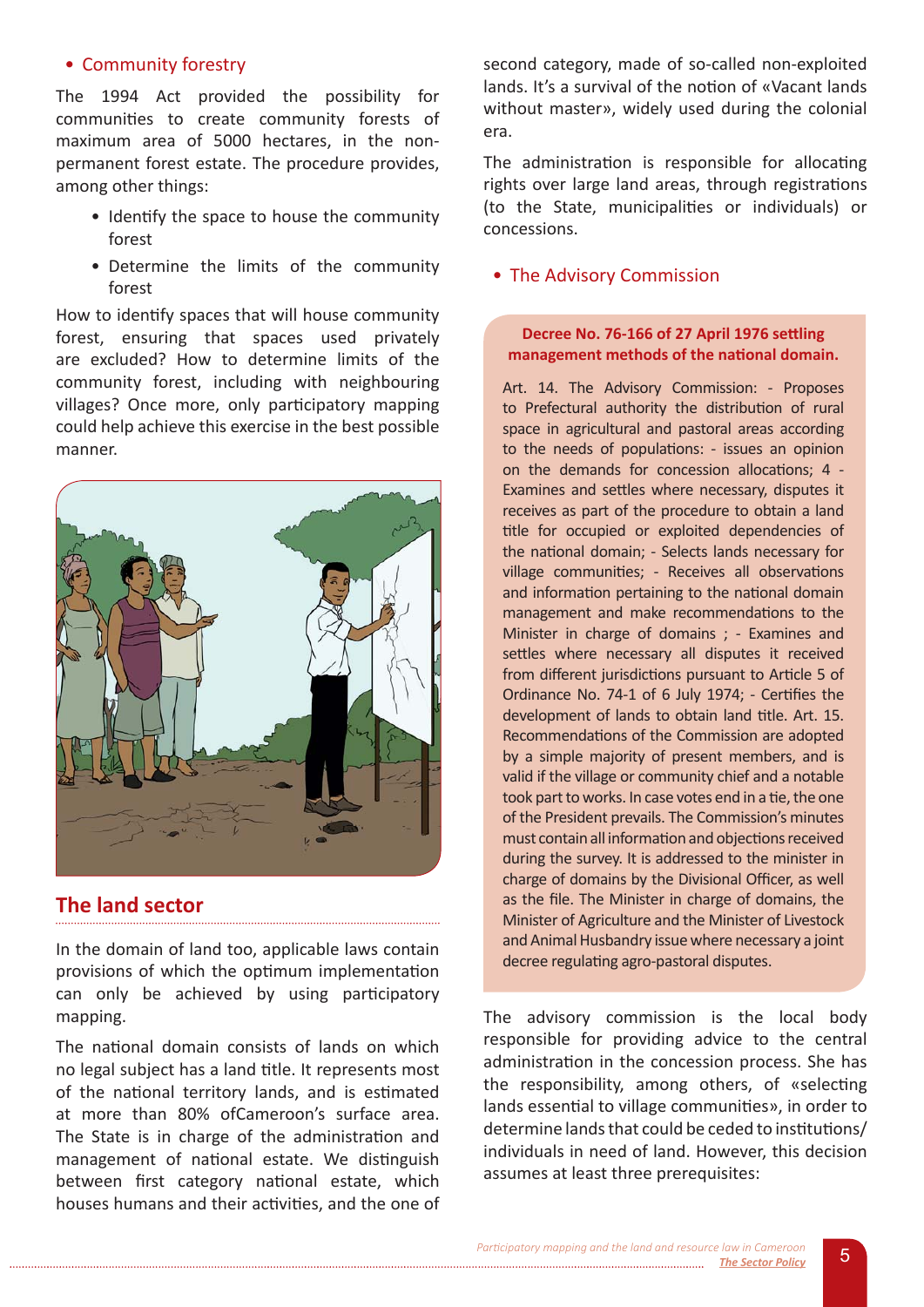- Determination of the traditional land's surface area of all concerned communities
- Location of current uses and the projection of future uses based on population growth for example
- Identification of the least used sites by communities

The participatory map should be the basic tool of advisory committee sessions holding as part of large scale land transfers, since it is likely to contain all information necessary for decision-making.

## • The distribution of land rovalties

When national domain lands are subject to a concession, part of the land royalties are supposed to be paid to riverside communities. How do you determine the proportions to be paid to communities? In this case also, and when the concession is located on the traditional land of different communities, it is important to determine the concession's proportion that covers traditional land of each village.

## • The Declaration of public interest and compensation

To conduct public works, the State needs to make expropriations for public interest. Decrees of public interest declaration are taken after field works to identify spaces that the project will need, and different holders of rights on these spaces. These rights holders are identified, as well as their rights, and they receive compensation for the compromised rights. It can be rights on those lands (when it is registered) or simply of enhancement on space (houses built on land without land title, farms, etc.).

In recent years, many projects in Cameroon have given rise to disputes over compensation arrangements; and most of the time they arise after the destruction, thus depriving actors of any possible verification. How to consensually identify the rights and uses of communities in a space, rights which are intended for destruction as part of a development project on the site? Participatory mapping has the advantage to provide information collected by communities themselves, with the assistance of an external actor. Data collected are subject to a collective validation, and the map remains a proof of uses and rights, which can be

used to settlenumerous disputes arising during the compensation process, which sometimes take place several months or even years after the commencement of the project works, and therefore the destruction of properties.



## **Environmental impact assessments**

The EIA is presented by the decree N ° 2013/0171 / PM of 14 February 2013 laying down the modalities for conducting environmental and social impact assessments as the «systematic review aiming at to determine possible negative and positive effects of a project on the environment «, and in turn, on communities that use space and resources of the environment. Requirements imposed to the project promoter in preparing his EIA include:

- «Description and analysis of the site initial and its physical, biological, socio-economic and human environment»;
- «Description and analysis of all natural and socio-cultural elements and resources likely to be affected by the project [...] »

These elements can be properly identified only by associating local populations in data collection and group validation. These elements, gathered on a map, will also be a tool for baseline data, from which the project's impacts will be monitored.

## **Earmer-livestock conflicts**

Cameroon is both an agricultural and breeding country of breeding, and the cohabitation between both communities is sometimes difficult. Applicable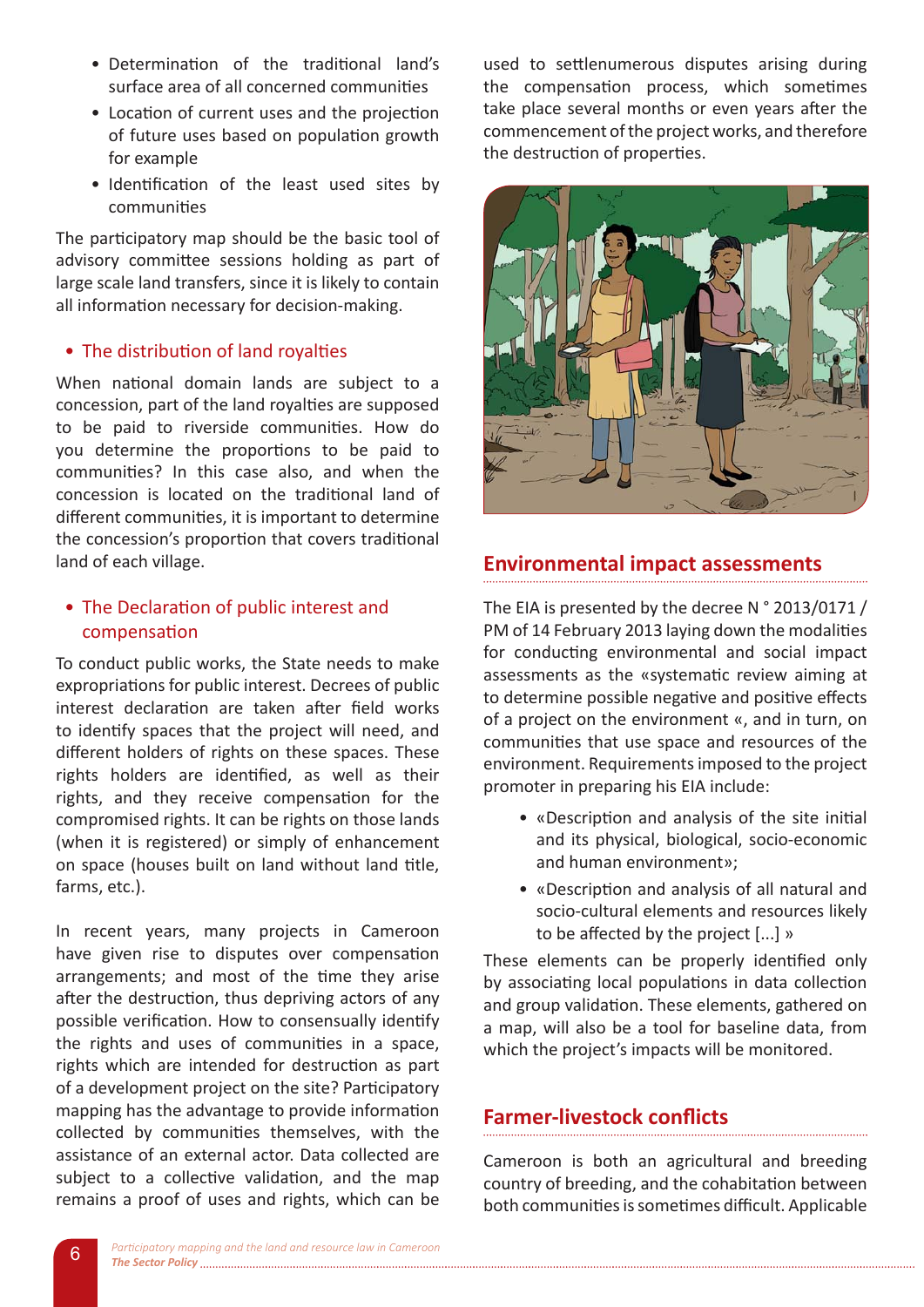laws governing the national domain provide modalities for consideration of conditions of this cohabitation.

In areas with both breeders and farmers, it is expected that the advisory commission contributes by proposing to the divisional authority a distribution of rural space in agricultural and pastoral areas based on population needs. This is a preventive approach through which populations themselves determine sites to be use by each of the two groups. Because of the sensitive nature of this issue, it is important that these data be subject to rigorous collection and validation, and be recorded in a cartographic support, which in will allow monitoring.

Decree No 78/263 of 3 July 1978 laying down methods of settling agro-pastoral disputes indicates that when such disputes arise, members of the advisory commission to usual members, include a farmer and the chief breeder. Hence it is in charge of:

- Organize rural space in agricultural areas and in breeding areas according to population needs and development requirements
- Define methods of use of mixed areas. In this respect, it determines the time of the year when, considering climatic conditions and crop cycle, agriculture and livestock can be practiced alternatively. These areas are unlikely for private appropriation; operators can only own a seasonal use right;
- Monitor in permanence agro-pastoral land to ensure that farmers and ranchers respect boundaries of respective areas;
- Settle agro-pastoral disputes;

Article 5 of the Decree provides that «the distribution of rural area and related modifications must be approved by a decision of the Governor of the territory and release publicly».

How to identify agricultural areas and those breeding areas, mixed zones and corridors of transhumance, delimit them and bring them to the public knowledge periodically?

How to collect and fix information from different and sometimes conflictualsources? Participatory mapping, here again, seems to be the only tool indicated, due to the contradictory nature of its process of preparation and validation.



# **Territory planning**

Cameroon is engaged in a process of territory planning. The process started with the guiding law of orientation Cameroon's land planning and sustainable development, and continues with thenational zoning plan. The latter will proceed with a proposal for various land uses, and it will be important to ensure that spaces used by communities are identified and protected. How to identify those spaces and resources other than using participatory mapping?